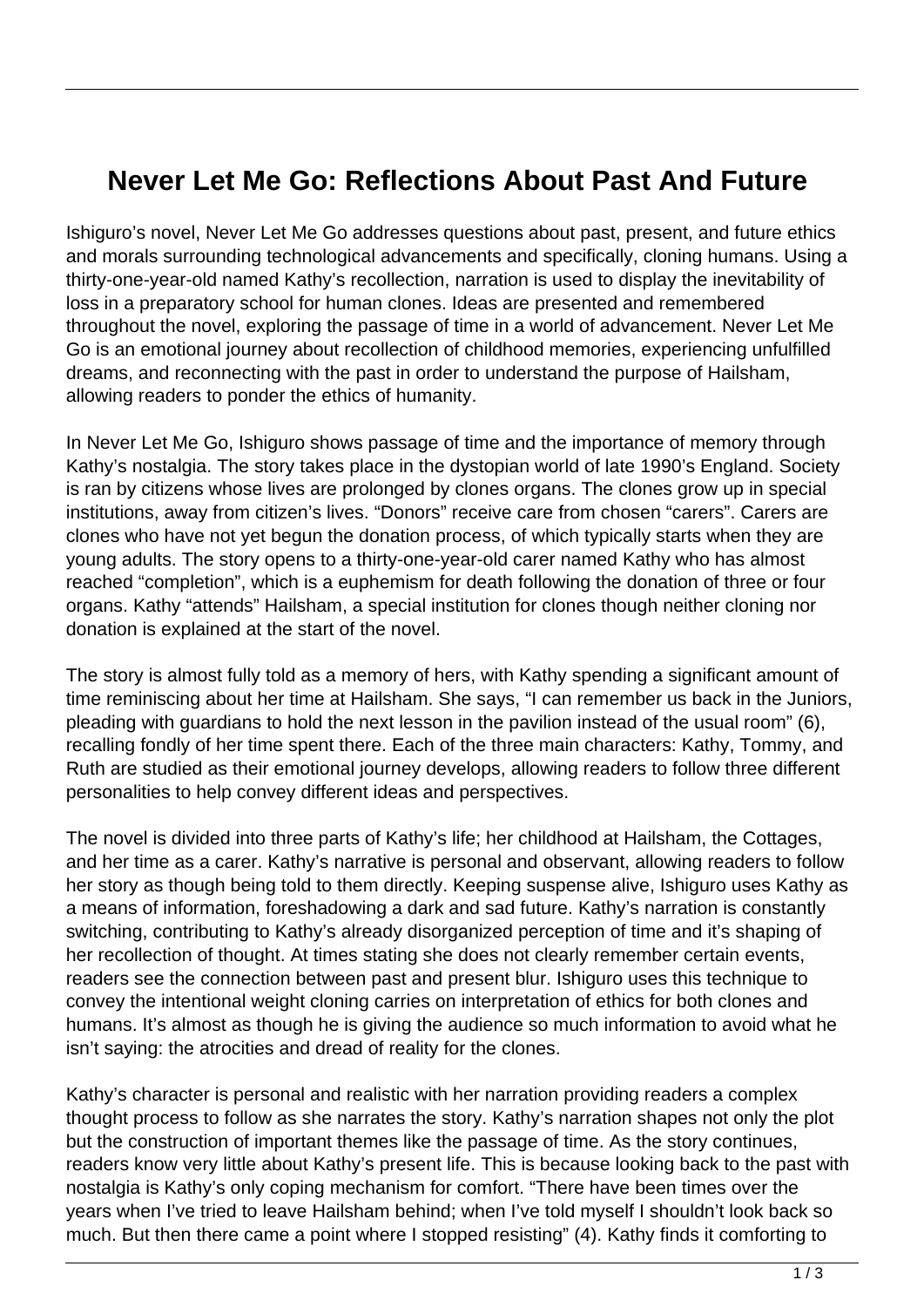remember her past at Hailsham, realizing there is nothing wrong with feeling nostalgic about it, despite its current failure to operate on the basis of human ethics, but again, readers rarely hear of her life in the present. Everyone she cared for has died so she is reminiscing about her time with Tommy and Ruth, keeping them alive in her memory and as relevant characters to the story.

Being a clone, Kathy has a limited amount of time. Arguably because of this, there is little time for Kathy to think of her future and make plans because her further is more a dream than a reality. Kathy uses the past as a safe haven to fondly remember those she loves and what she experienced, keeping it in her memory so as to never be taken from her like that of her physical body. By the time Kathy is in her thirties, she has lost everyone and everything of any importance to her. Her solitude has become the only companion she has left, saying, "Sometimes I get so immersed in my own company, if I unexpectedly run into someone I know, it's a bit of a shock and takes me awhile to adjust" (190). Nostalgia is all Kathy has left; everything that now exists to her is a precious memory linked to her past.

Kathy withholds some information, creating a buildup towards her unfulfilled dream of a "deferral", a possible program believed to buy couples in love more time together if souls could be determined through creative tasks at Hailsham. This creates a lingering stress and tension for readers, manipulating Kathy's desires with dreams. Taking refuge in daydreaming she says, "I didn't like being bumped out of my daydreams" (190). Kathy's daydreams and failing to see presently attribute to her time spent as a carer and further, her failure to confront her own fate. The concept of death is referred to only as "completion", failing to face her own fate or that of death itself.

In "The Deliverance of Others" by David Palumbo-Liu, he discusses the nature of human organization as it serves operational to everyday human beings. "The will to operationalize human being and its various actions in the world are meant to accomplish something, to bring something into existence, to change the world and human being in it". Here Palumbo Liu is stating of humanity that "we are human in the way that we act in the world, transform the world to our purposes, make it be 'us,' and the manifestation of such actions takes place through institutions and discourses". Institutions and discourses of Hailsham, as seen in Never Let Me Go, shape characters to "codify and rationalize" (101) thought and process of understanding, so as to form the nature that is human organization.

Kathy cannot resist hoping for a life together with Ruth and Tommy, revealing her human reaction to death as fearful and as an inability to confront her tragic fate. The traces of which can be traced back to part two of the novel, discussing her days spent at the cottages with her friends. "In fact, listening to her, I even started wondering if maybe it was all feasible: if one day we might all of us move into a place like that and carry on our lives together" (132) displays Kathy's realized broken hopes and dreams. Conflicted with a love triangle between her and Tommy, Kathy recalls of him saying, "the fantasy never got beyond that-I didn't let it" (263). Kathy lost her lover and close friend, having developed a psychological barrier to avoid pain and harsh feelings. She does so to try and live more presently, though despite the lack of fantasy, still lives in the past through her memories.

At this time in the novel Kathy appears depressed. Speaking presently she says, "Once I'm able to have a quieter life, in whichever centre they send me to, I'll have Hailsham with me, safely in my head, and that'll be something no one can take away" (262). Kathy finds peace